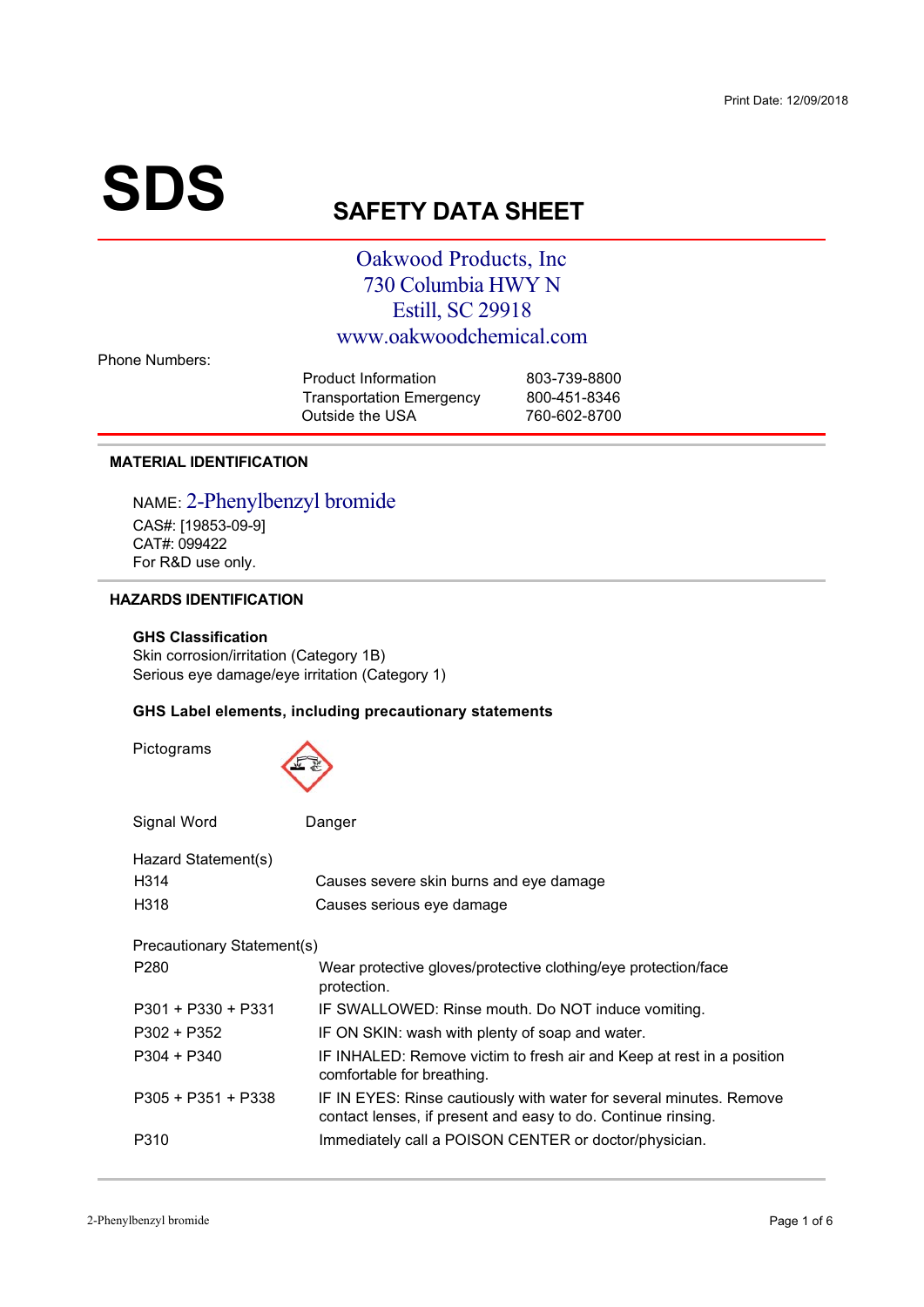# **COMPOSITION/INFORMATION ON INGREDIENTS**

| ممما             |                                                                                    |  |
|------------------|------------------------------------------------------------------------------------|--|
| Molecular Weight | $: 247.14$ g/mol                                                                   |  |
| Formula          | $\therefore$ C13H11Br                                                              |  |
|                  | Bromomethyl-1,1'-biphenyl, Biphenyl-2-ylmethyl bromide, o-<br>Phenylbenzyl bromide |  |
| Synonyms         | : 2-(Bromomethyl) biphenyl, 1-Bromomethyl-2-phenyl benzene, 2-                     |  |

| ICAS         | <b>Description</b>         | <b>Concentration</b> |
|--------------|----------------------------|----------------------|
| 'l19853-09-9 | $12$ -Phenylbenzyl bromide | 197%                 |

## **FIRST AID MEASURES**

#### In case of eye contact

Immediately flush eyes with running water for at least 15 minutes while keeping eyes open. Seek medical attention.

# In case of skin contact

Wash thoroughly with soap and plenty of water. Seek medical attention.

# If inhaled

Remove victim from source of exposure to fresh air. If breathing is difficult, administer oxygen. Seek medical attention.

## If swallowed

Do not induce vomiting. Give water to victim to drink. Seek medical attention.

# **FIRE-FIGHTING MEASURES**

#### Suitable extinguishing media

Use carbon dioxide, dry chemical powder, alcohol-resistant or polymer foam.

# Special protective equipment for fire-fighters

Wear self-contained breathing apparatus and protective clothing to prevent contact with skin and eyes.

# Unusual fire and explosion hazards/decomposition of product

emits toxic fumes under fire conditions.

# **ACCIDENTAL RELEASE MEASURES**

#### **Personal precautions**

Use personal protective equipment. Avoid breathing fumes, vapors, mists or gas. Ventilate area. Remove all sources of ignition. Evacuate personnel.

## **Environmental precautions**

Prevent further leakage if safe to do so.

# Methods and materials for containment and clean up

Absorb spills on sand or vermiculite and place in closed container for disposal.

# **HANDLING AND STORAGE**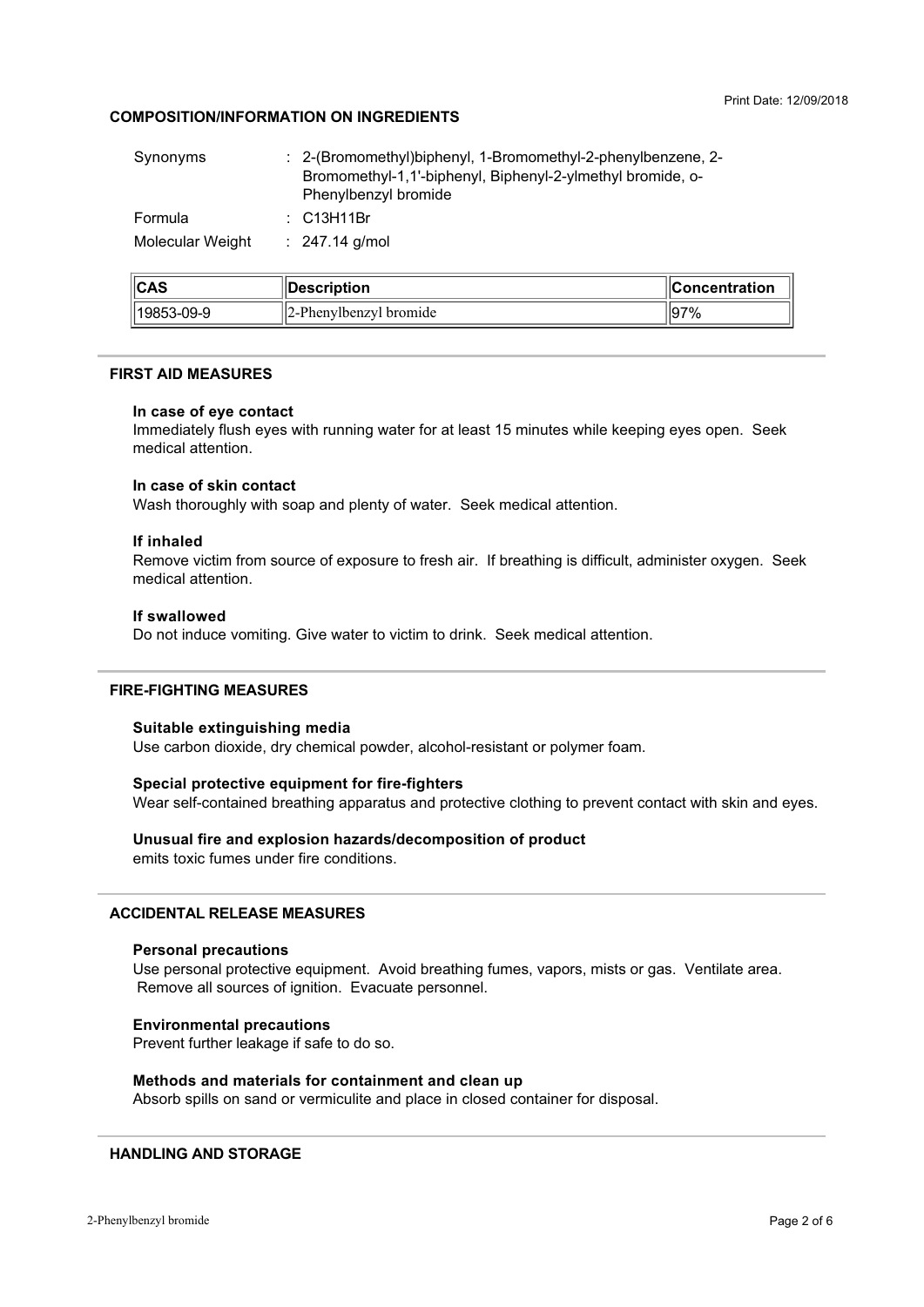# **Precautions for safe handling**

thoroughly after handling. Avoid prolonged use. Avoid all direct contact with material. Do not breathe dust or vapor. Wash arringing atti namang.<br>Lachnimator

# **Precautions for safe storage**

? 

Keep container tightly closed. Store in a cool, dry, well-ventilated area.

# **EXPOSURE CONTROL/PERSONAL PROTECTION**

+

A 3F
 3 =3 
4

#### **Personal protective equipment**

#### **Eye/face protection**

standards such as NIOSH (US) or EN 166 (EU). Wear protective safety goggles or face shields tested and approved under appropriate government

# **Hand/skin protection**

Avoid all direct contact with product.<br>Wear chemical-resistant gloves. Wear protective clothing and boy After contact with skin wash immer (A
5CA 3 4

#### **Respiratory protection**

 $\frac{1}{2}$  concentrations are unknown or exceed the exposure limits 19 An Dùbhlachd an Dùbhlachd an Dùbhlachd an Dùbhlachd an Dùbhlachd an Dùbhlachd an Dùbhlachd an Dùbhlachd an<br>An Dùbhlachd an Dùbhlachd an Dùbhlachd an Dùbhlachd an Dùbhlachd an Dùbhlachd an Dùbhlachd an Dùbhlachd an Dùb

# **PHYSICAL AND CHEMICAL PROPERTIES**

| Appearance                                   | clear colorless liquid |
|----------------------------------------------|------------------------|
| Odour                                        | no data available      |
| <b>Odour Threshold</b>                       | no data available      |
| Melting point/Freezing Point                 | no data available      |
| <b>Boiling Point</b>                         | 120-125°C/0.1mm Hg     |
| <b>Flash Point</b>                           | 113°C-closed cup       |
| <b>Evaporation Rate</b>                      | no data available      |
| Flammability (solid, gas)                    | no data available      |
| Upper/Lower Flammability or Explosive limits | no data available      |
| Vapour pressure                              | no data available      |
| <b>Relative Density</b>                      | 1.353                  |
| Solubility(ies)                              | no data available      |
| Partition coefficient: n-octanol/water       | no data available      |
| Auto-ignition temperature                    | no data available      |
| Decomposition temperature                    | no data available      |
| Viscosity                                    | no data available      |
| Refractive Index                             | 1.6280                 |

# **STABILITY AND REACTIVITY**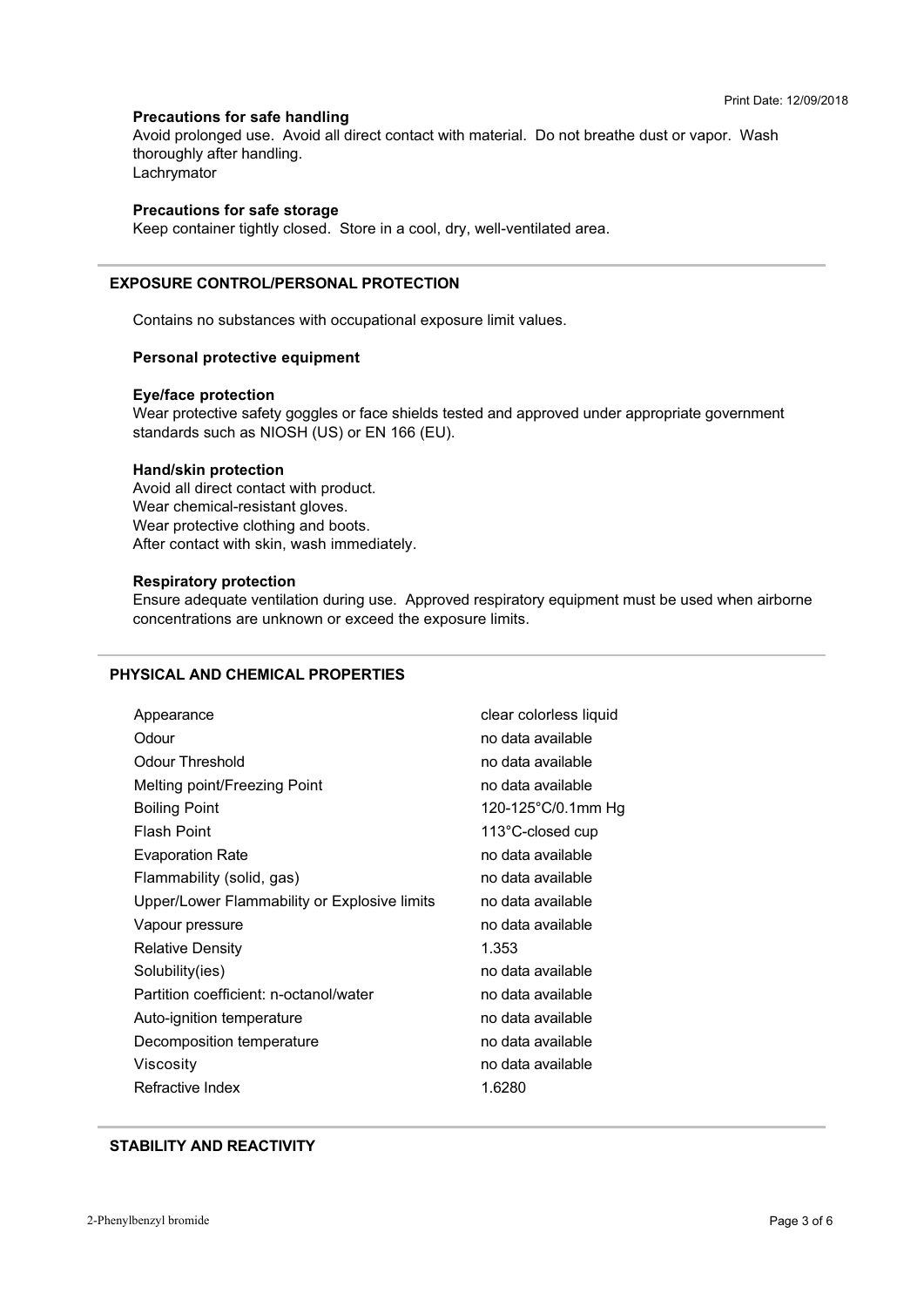# **Chemical stability**

Stable under recommended storage conditions.

# **Possibility of hazardous reactions**

no data available

#### **Conditions to avoid** no data available

# Incompatible materials

Strong oxidizing agents and strong bases.

#### **Hazardous decomposition products**

May evolve carbon monoxide, carbon dioxide, and hydrogen bromide.

## **TOXICOLOGICAL INFORMATION**

**Acute toxicity Skin corrosion/irritation** Causes severe skin burns and eye damage

Serious eye damage/eye irritation no data available

#### Respiratory or skin sensitization no data available

**Germ cell mutagenicity** no data available

#### Carcinogenicity

no data available

# **Reproductive toxicity**

no data available

#### **STOT-single exposure**

no data available

# **STOT-repeated exposure**

no data available

# **Aspiration hazard**

no data available

# **Exposure Routes**

Causes burns. May have harmful effects if inhaled or swallowed.

# **Signs and Symptoms of Exposure**

Material is extremely destructive to tissue of the mucous membranes and upper respiratory tract, eyes, and skin. Symptoms include spasm, inflammation, and edema of the larynx; spasm, inflammation, and edema of the bronchi; pneumonitis, pulmonary edema, burning sensation, cough, wheezing, laryngitis, shortness of breath, headache, and nausea.

To the best of our knowledge, the health hazards of this material have not been fully investigated.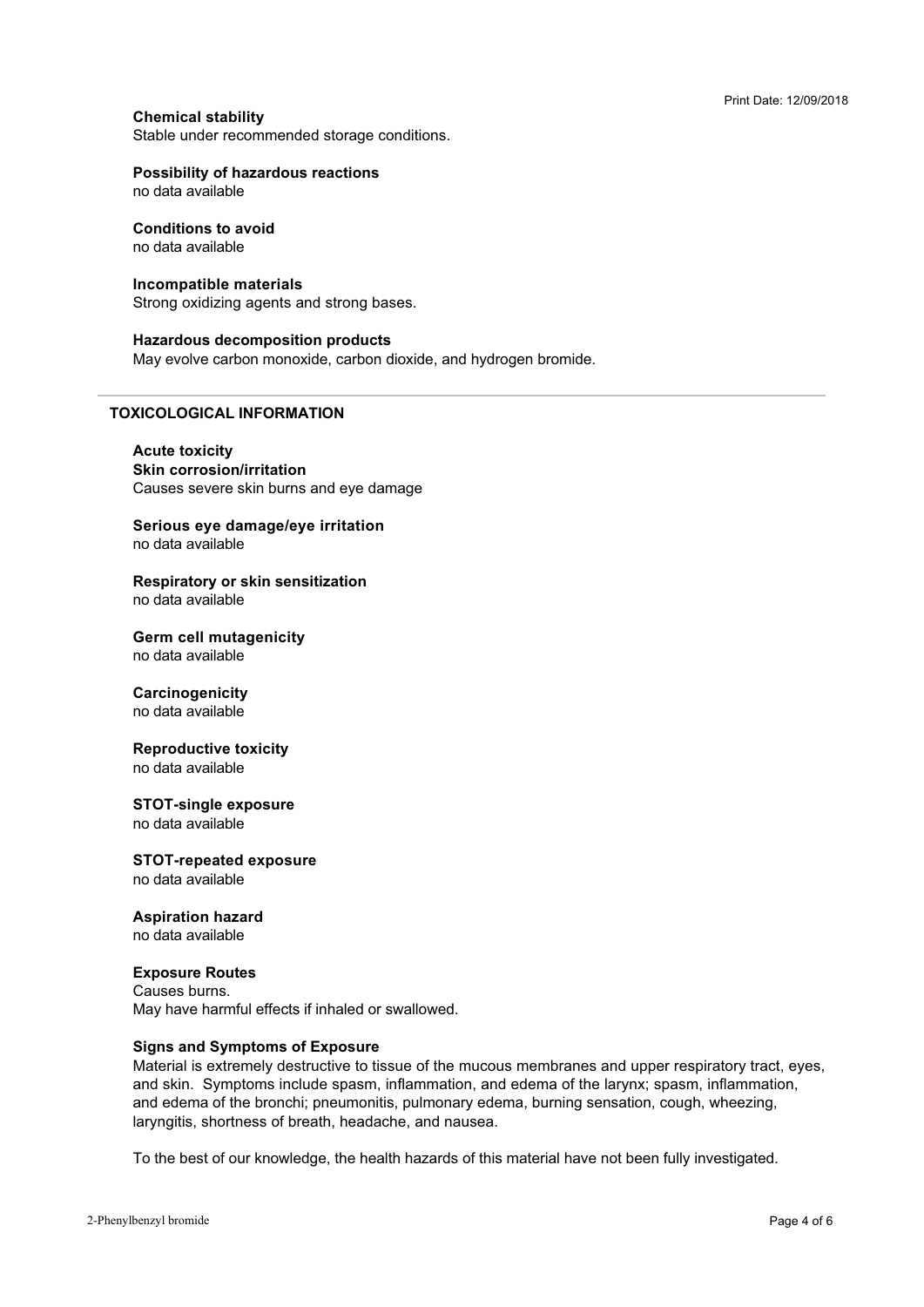#### **ECOLOGICAL INFORMATION**

## **Toxicity**

**Persistence and degradability** 

**Bioaccumulative potential** 

**Mobility in soil** no data available

**PBT and vPvB assessment** no data available

**Other adverse effects** 

no data available

# **DISPOSAL CONSIDERATIONS**

Experience in Franchischen Handelsen von Behalte verschieden. Das Freiner n en mense aner sig opper

# **TRANSPORT INFORMATION**

*-* Corrosive liquid, acidic, organic, n.o.s.<br>8 UN3265 II

#### **IMDG**

Corrosive liquid, acidic, organic, n.o.s.<br>8 UN3265 II MS-No: F-A, S-B<br>Marine Pollutant: N

## **IATA**

Corrosive liquid, acidic, organic, n.o.s.<br>8 UN3265 II

# **REGULATORY INFORMATION**

# **SARA 302 Components**

SARA 302: No chemicals in this material are subject to the reporting requirements of SARA Title III,<br>Section 302 Section 302.

# **SARA 313 Components**

SARA 313: No chemicals in this material are subject to the reporting requirements of SARA Title III,<br>Section 313 Section 313.